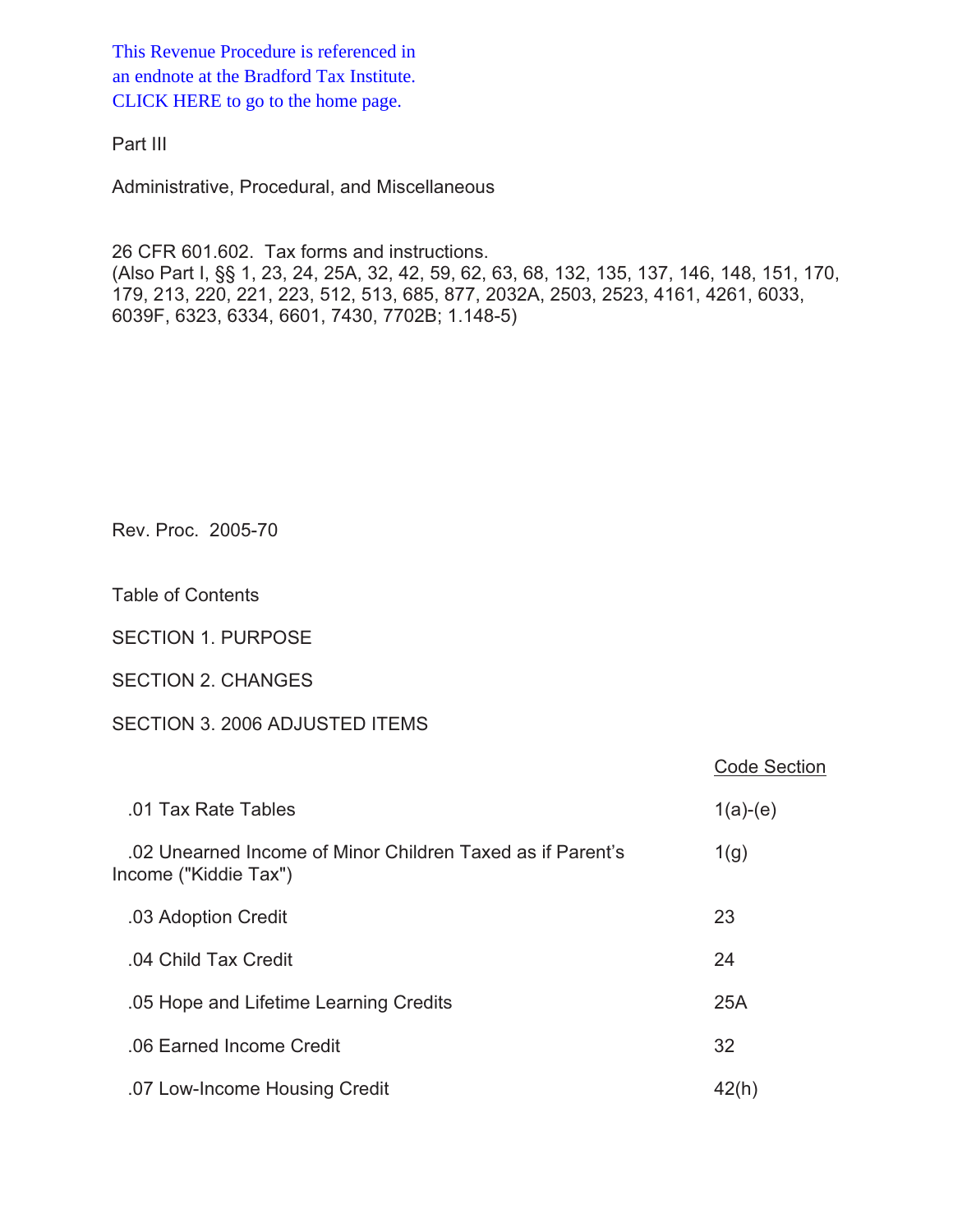| .08 Alternative Minimum Tax Exemption for a Child Subject to the<br>"Kiddie Tax"                                                                                | 59(j)      |
|-----------------------------------------------------------------------------------------------------------------------------------------------------------------|------------|
| .09 Transportation Mainline Pipeline Construction Industry Optional<br>Expense Substantiation Rules for Payments to Employees under<br><b>Accountable Plans</b> | 62(c)      |
| .10 Standard Deduction                                                                                                                                          | 63         |
| .11 Overall Limitation on Itemized Deductions                                                                                                                   | 68         |
| .12 Qualified Transportation Fringe                                                                                                                             | 132(f)     |
| .13 Income from United States Savings Bonds for Taxpayers Who<br>Pay Qualified Higher Education Expenses                                                        | 135        |
| .14 Adoption Assistance Programs                                                                                                                                | 137        |
| .15 Private Activity Bonds Volume Cap                                                                                                                           | 146(d)     |
| .16 Safe Harbor Rules for Broker Commissions on Guaranteed<br>Investment Contracts or Investments Purchased for a Yield<br><b>Restricted Defeasance Escrow</b>  | 148        |
| .17 Personal Exemption                                                                                                                                          | 151        |
| .18 Election to Expense Certain Depreciable Assets                                                                                                              | 179        |
| .19 Eligible Long-Term Care Premiums                                                                                                                            | 213(d)(10) |
| .20 Medical Savings Accounts                                                                                                                                    | 220        |
| .21 Interest on Education Loans                                                                                                                                 | 221        |
| .22 Health Savings Accounts                                                                                                                                     | 223        |
| .23 Treatment of Dues Paid to Agricultural or Horticultural<br>Organizations                                                                                    | 512(d)     |
| .24 Insubstantial Benefit Limitations for Contributions Associated<br>with Charitable Fund-Raising Campaigns                                                    | 513(h)     |
| .25 Funeral Trusts                                                                                                                                              | 685        |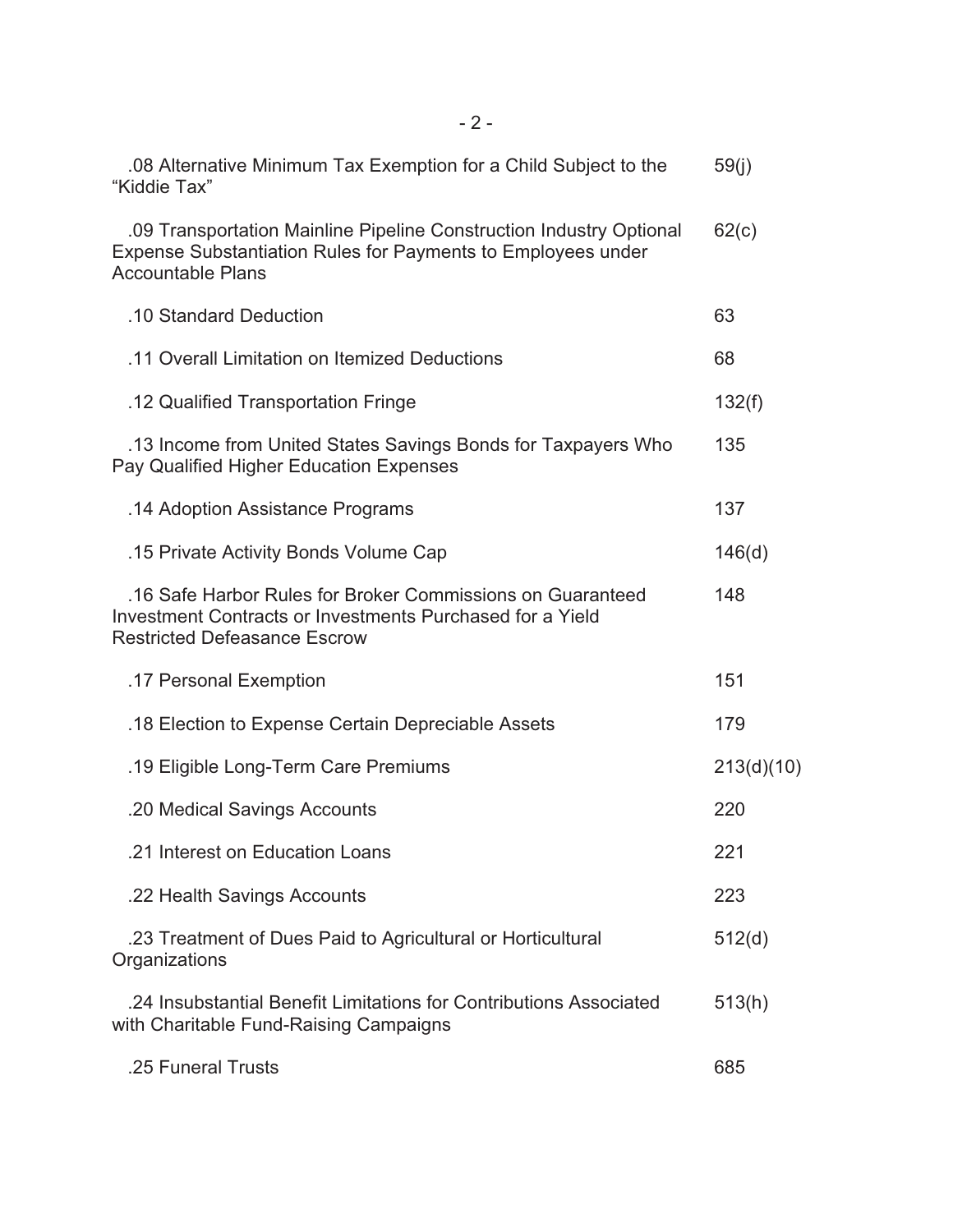| .26 Expatriation to Avoid Tax                                                                                                  | 877         |
|--------------------------------------------------------------------------------------------------------------------------------|-------------|
| .27 Valuation of Qualified Real Property in Decedent's Gross Estate                                                            | 2032A       |
| .28 Annual Exclusion for Gifts                                                                                                 | 2503 & 2523 |
| .29 Tax on Arrow Shafts                                                                                                        | 4161        |
| .30 Passenger Air Transportation Excise Tax                                                                                    | 4261        |
| .31 Reporting Exception for Certain Exempt Organizations with<br>Nondeductible Lobbying Expenditures                           | 6033(e)(3)  |
| .32 Notice of Large Gifts Received from Foreign Persons                                                                        | 6039F       |
| .33 Persons Against Which a Federal Tax Lien Is Not Valid                                                                      | 6323        |
| .34 Property Exempt from Levy                                                                                                  | 6334        |
| .35 Interest on a Certain Portion of the Estate Tax Payable<br>in Installments                                                 | 6601(i)     |
| .36 Attorney Fee Awards                                                                                                        | 7430        |
| .37 Periodic Payments Received under Qualified Long-Term Care<br>Insurance Contracts or under Certain Life Insurance Contracts | 7702B(d)    |
|                                                                                                                                |             |

SECTION 4. EFFECTIVE DATE

SECTION 5. DRAFTING INFORMATION

# SECTION 1. PURPOSE

This revenue procedure sets forth inflation adjusted items for 2006.

# SECTION 2. CHANGES

.01 The amount of tax imposed by  $\S$  4161(b)(2)(A) on the first sale by the

manufacturer, producer, or importer of any shaft of a type used in the manufacture of

certain arrows is adjusted for inflation. (Section 3.29).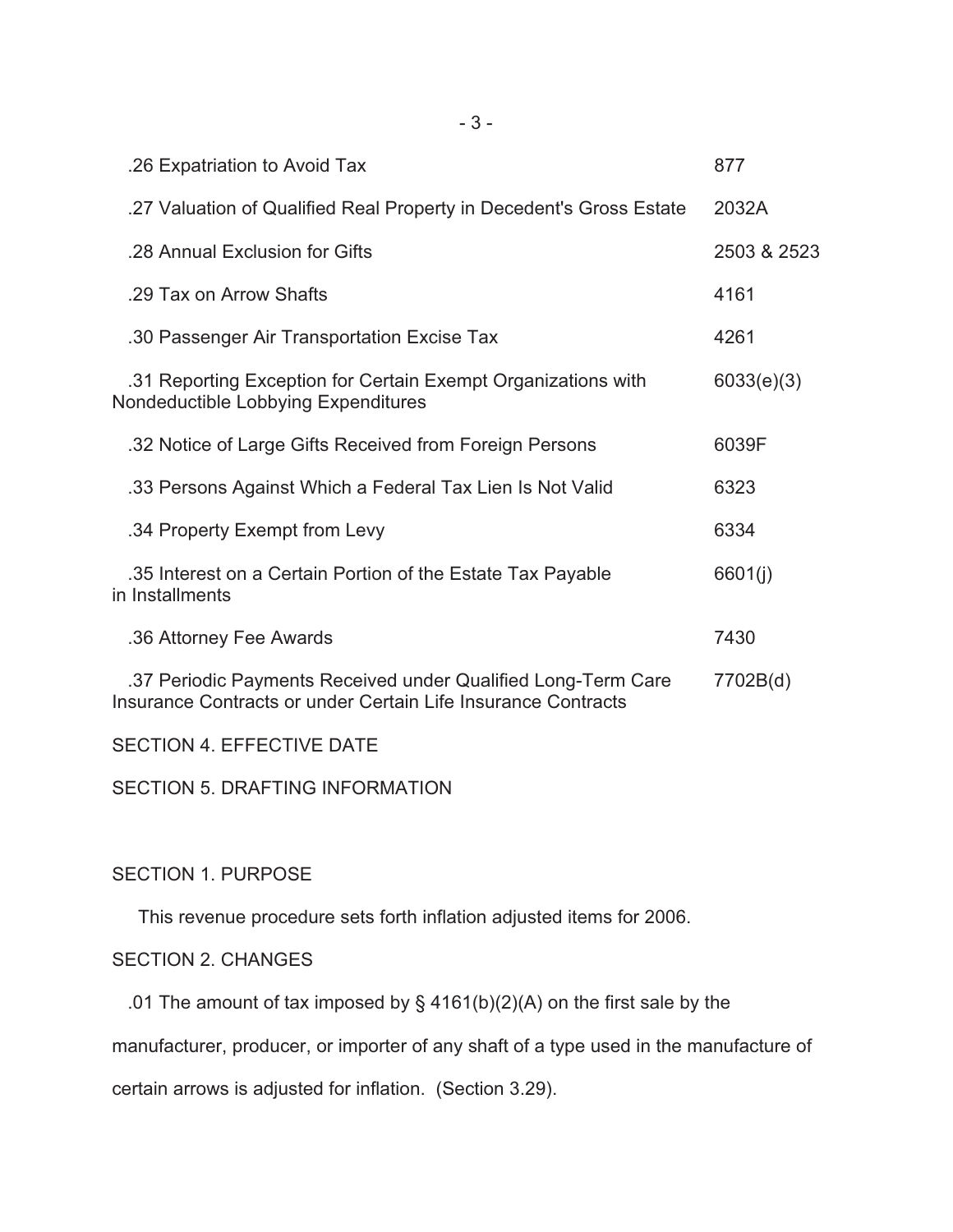SECTION 3. 2006 ADJUSTED ITEMS

.01 Tax Rate Tables. For taxable years beginning in 2006, the tax rate tables under

§ 1 are as follows:

TABLE 1 - Section 1(a). - Married Individuals Filing Joint Returns and Surviving Spouses

| If Taxable Income Is: | The Tax Is:                                       |
|-----------------------|---------------------------------------------------|
| Not over \$15,100     | 10% of the taxable income                         |
| Over \$15,100 but     | \$1,510 plus 15% of                               |
| not over \$61,300     | the excess over \$15,100                          |
| Over \$61,300 but     | \$8,440 plus 25% of                               |
| not over \$123,700    | the excess over \$61,300                          |
| Over \$123,700 but    | \$24,040 plus 28% of                              |
| not over \$188,450    | the excess over \$123,700                         |
| Over \$188,450 but    | \$42,170 plus 33% of                              |
| not over \$336,550    | the excess over \$188,450                         |
| Over \$336,550        | \$91,043 plus 35% of<br>the excess over \$336,550 |

TABLE 2 - Section 1(b). – Heads of Households

| If Taxable Income Is: | The Tax Is:               |
|-----------------------|---------------------------|
| Not over \$10,750     | 10% of the taxable income |
| Over \$10,750 but     | \$1,075 plus 15% of       |
| not over \$41,050     | the excess over \$10,750  |
| Over \$41,050 but     | \$5,620 plus 25% of       |
| not over \$106,000    | the excess over \$41,050  |
| Over \$106,000 but    | \$21,857.50 plus 28% of   |
| not over \$171,650    | the excess over \$106,000 |
| Over \$171,650 but    | \$40,239.50 plus 33% of   |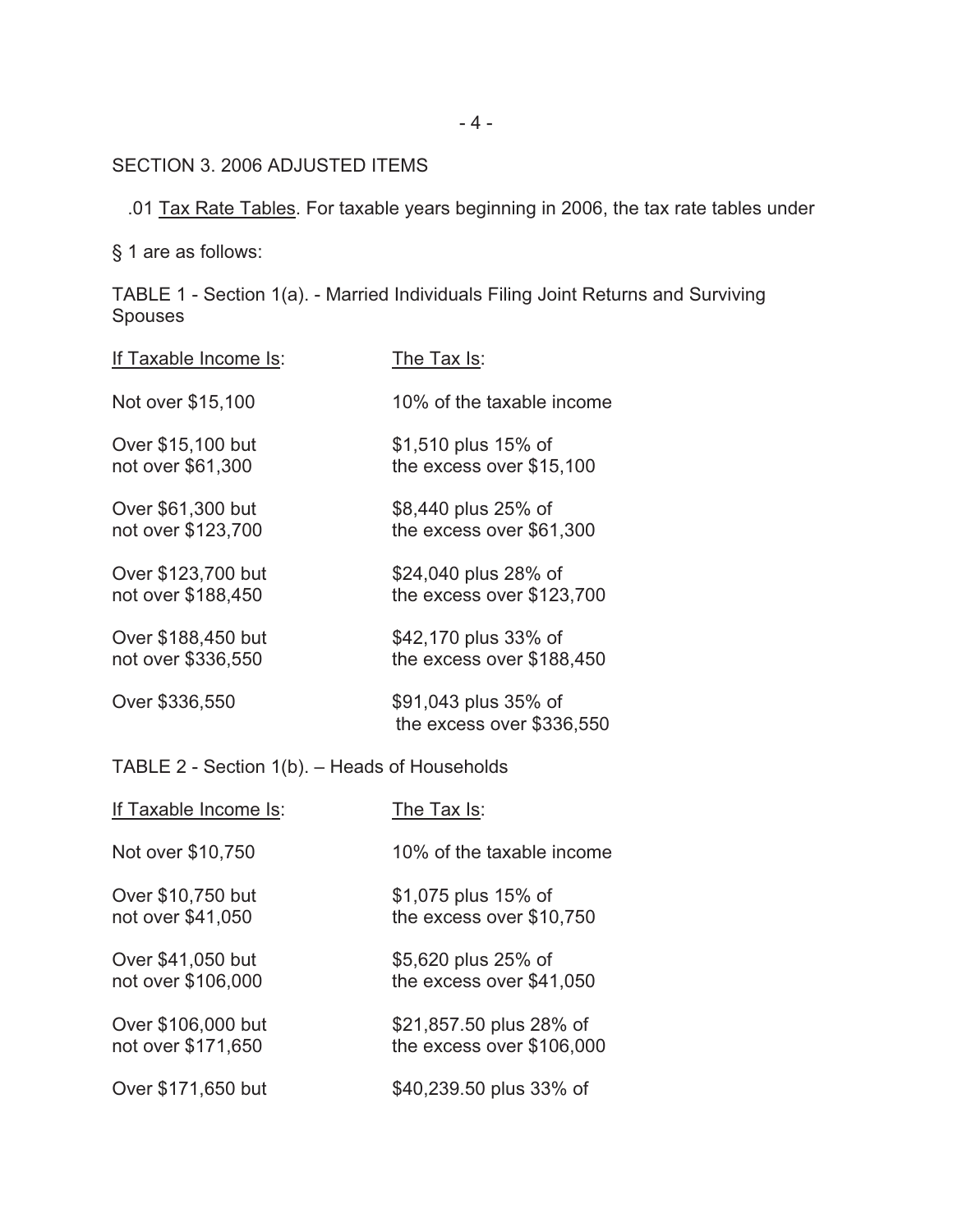| not over \$336,550 | the excess over $$171,650$ |
|--------------------|----------------------------|
| Over \$336,550     | \$94,656.50 plus 35% of    |

TABLE 3 - Section 1(c). – Unmarried Individuals (other than Surviving Spouse and Heads of Households).

| If Taxable Income Is:                                         | The Tax Is:                                          |  |
|---------------------------------------------------------------|------------------------------------------------------|--|
| Not over \$7,550                                              | 10% of the taxable income                            |  |
| Over \$7,550 but<br>not over \$30,650                         | \$755 plus 15% of<br>the excess over \$7,550         |  |
| Over \$30,650 but<br>not over \$74,200                        | \$4,220 plus 25% of<br>the excess over \$30,650      |  |
| Over \$74,200 but<br>not over \$154,800                       | \$15,107.50 plus 28% of<br>the excess over \$74,200  |  |
| Over \$154,800 but<br>not over \$336,550                      | \$37,675.50 plus 33% of<br>the excess over \$154,800 |  |
| Over \$336,550                                                | \$97,653 plus 35% of<br>the excess over \$336,550    |  |
| TABLE 4 - Section 1(d). - Married Individuals Filing Separate |                                                      |  |
| If Taxable Income Is:                                         | The Tax Is:                                          |  |
| Not over \$7,550                                              | 10% of the taxable income                            |  |
| Over \$7,550 but<br>not over \$30,650                         | \$755 plus 15% of<br>the excess over \$7,550         |  |
|                                                               |                                                      |  |

Over \$30,650 but \$4,220 plus 25% of<br>not over \$61,850 the excess over \$30 the excess over \$30,650

Over \$61,850 but \$12,020 plus 28% of not over \$94,225 the excess over \$61,850

Over \$94,225 but \$21,085 plus 33% of<br>
not over \$168,275 the excess over \$94, the excess over \$94,225

the excess over \$336,550

Returns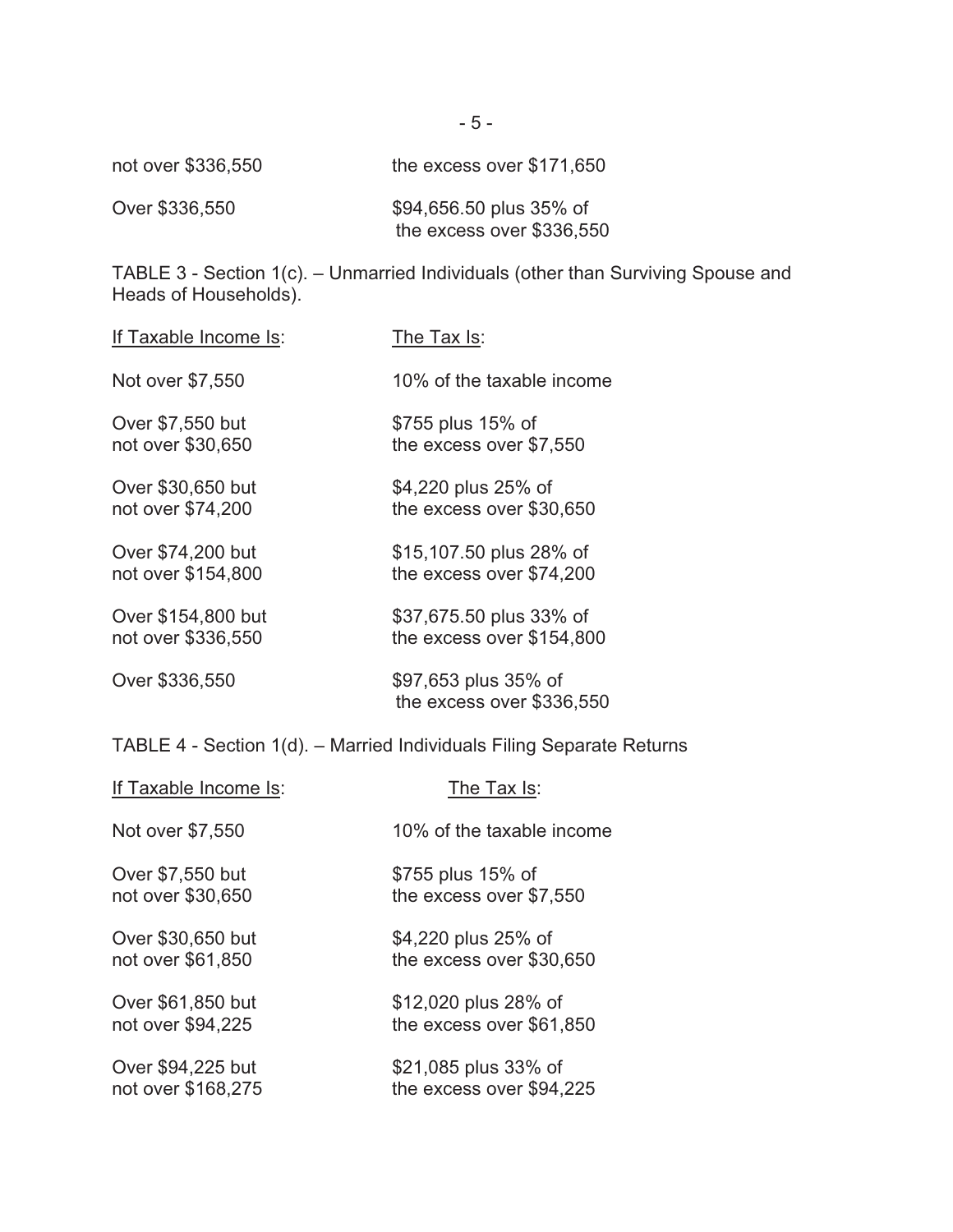Over \$168,275 \$45,521.50 plus 35% of the excess over \$168,275

# TABLE 5 - Section 1(e). – Estates and Trusts

| If Taxable Income Is: | The Tax Is:                                     |
|-----------------------|-------------------------------------------------|
| Not over \$2,050      | 15% of the taxable income                       |
| Over \$2,050 but      | \$307.50 plus 25% of                            |
| not over \$4,850      | the excess over \$2,050                         |
| Over \$4,850 but      | \$1,007.50 plus 28% of                          |
| not over \$7,400      | the excess over \$4,850                         |
| Over \$7,400 but      | \$1,721.50 plus 33% of                          |
| not over \$10,050     | the excess over \$7,400                         |
| Over \$10,050         | \$2,596 plus 35% of<br>the excess over \$10,050 |

### .02 Unearned Income of Minor Children Taxed as if Parent's Income (the "Kiddie

Tax"). For taxable years beginning in 2006, the amount in  $\S$  1(g)(4)(A)(ii)(I), which is used to reduce the net unearned income reported on the child's return that is subject to the "kiddie tax," is \$850. (This amount is the same as the \$850 standard deduction amount provided in section 3.10(2) of this revenue procedure.) The same \$850 amount is used for purposes of  $\S 1(g)(7)$  (that is, in determining whether a parent may elect to include a child's gross income in the parent's gross income and for calculating the "kiddie tax"). For example, one of the requirements for the parental election is that a child's gross income is more than the amount referenced in  $\S 1(g)(4)(A)(ii)(I)$  but less than 10 times such amount; thus, a child's gross income for 2006 must be more than \$850 but less than \$8,500 to satisfy that requirement.

.03 Adoption Credit. For taxable years beginning in 2006, under § 23(a)(3) the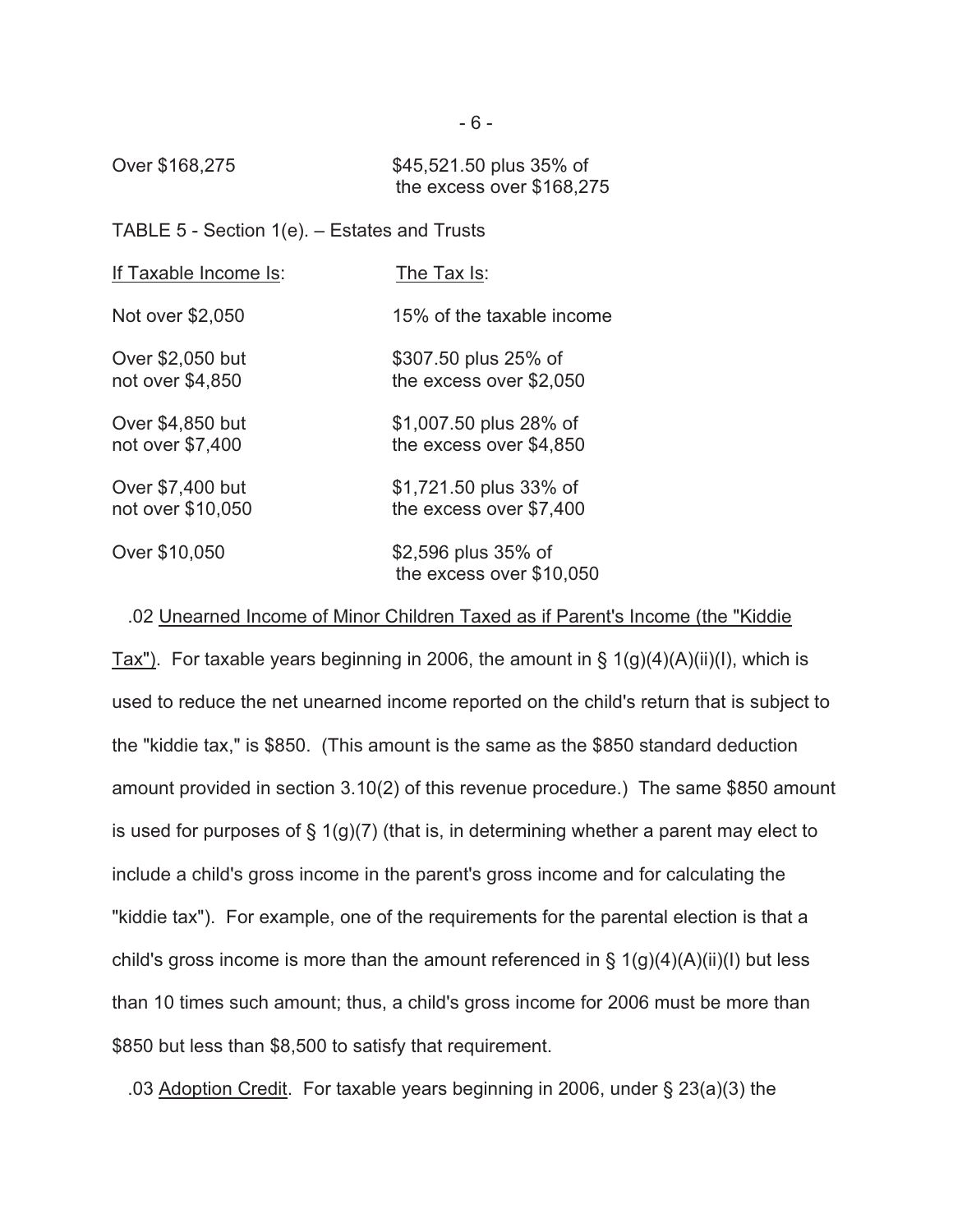maximum credit allowed for an adoption of a child with special needs is \$10,960. For taxable years beginning in 2006, under § 23(b)(1) the maximum credit allowed with regard to other adoptions is the amount of qualified adoption expenses up to \$10,960. The available adoption credit begins to phase out under  $\S$  23(b)(2)(A) for taxpayers with modified adjusted gross income in excess of \$164,410 and is completely phased out for taxpayers with modified adjusted gross income of \$204,410. (See section 3.14 of this revenue procedure for the adjusted items relating to adoption assistance programs.)

 .04 Child Tax Credit. For taxable years beginning in 2006, the value used in  $\S 24(d)(1)(B)(i)$  in determining the amount of credit under  $\S 24$  that may be refundable is \$11,300.

#### .05 Hope and Lifetime Learning Credits.

 (1) For taxable years beginning in 2006, 100 percent of qualified tuition and related expenses not in excess of \$1,100 and 50 percent of such expenses in excess of \$1,100 are taken into account in determining the amount of the Hope Scholarship Credit under  $§$  25A(b)(1).

 (2) For taxable years beginning in 2006, a taxpayer's modified adjusted gross income in excess of \$45,000 (\$90,000 for a joint return) is taken into account in determining the reduction under  $\S$  25A(d)(2)(A)(ii) in the amount of the Hope Scholarship and Lifetime Learning Credits otherwise allowable under § 25A(a).

### .06 Earned Income Credit.

 (1) In general. For taxable years beginning in 2006, the following amounts are used to determine the earned income credit under § 32(b). The "earned income amount" is

- 7 -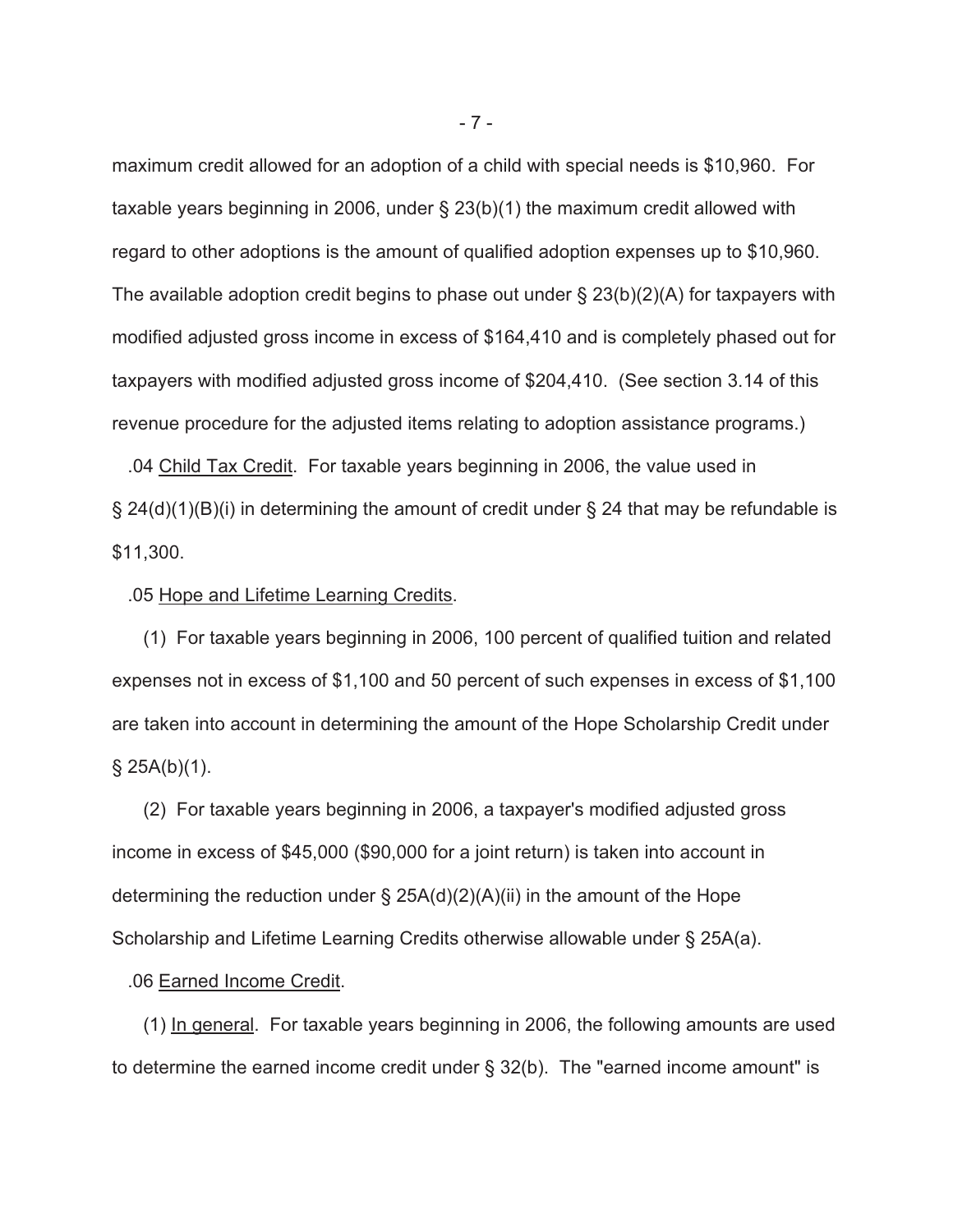the amount of earned income at or above which the maximum amount of the earned income credit is allowed. The "threshold phaseout amount" is the amount of adjusted gross income (or, if greater, earned income) above which the maximum amount of the credit begins to phase out. The "completed phaseout amount" is the amount of adjusted gross income (or if greater, earned income) at or above which no credit is allowed.

|                                                                                         | <b>Number of Qualifying Children</b> |             |             |
|-----------------------------------------------------------------------------------------|--------------------------------------|-------------|-------------|
| <u>Item</u>                                                                             | <u>One</u>                           | Two or More | <u>None</u> |
| <b>Earned Income Amount</b>                                                             | \$8,080                              | \$11,340    | \$5,380     |
| <b>Maximum Amount of Credit</b>                                                         | \$2,747                              | \$4,536     | \$<br>412   |
| <b>Threshold Phaseout Amount</b><br>(Single, Surviving Spouse, or<br>Head of Household) | \$14,810                             | \$14,810    | \$6,740     |
| <b>Completed Phaseout Amount</b><br>(Single, Surviving Spouse, or<br>Head of Household) | \$32,001                             | \$36,348    | \$12,120    |
| <b>Threshold Phaseout Amount</b><br>(Married Filing Jointly)                            | \$16,810                             | \$16,810    | \$8,740     |
| <b>Completed Phaseout Amount</b><br>(Married Filing Jointly)                            | \$34,001                             | \$38,348    | \$14,120    |

The instructions for the Form 1040 series provide tables showing the amount of the earned income credit for each type of taxpayer.

 (2) Excessive investment income. For taxable years beginning in 2006, the earned income tax credit is denied under § 32(i) if the aggregate amount of certain investment income exceeds \$2,800.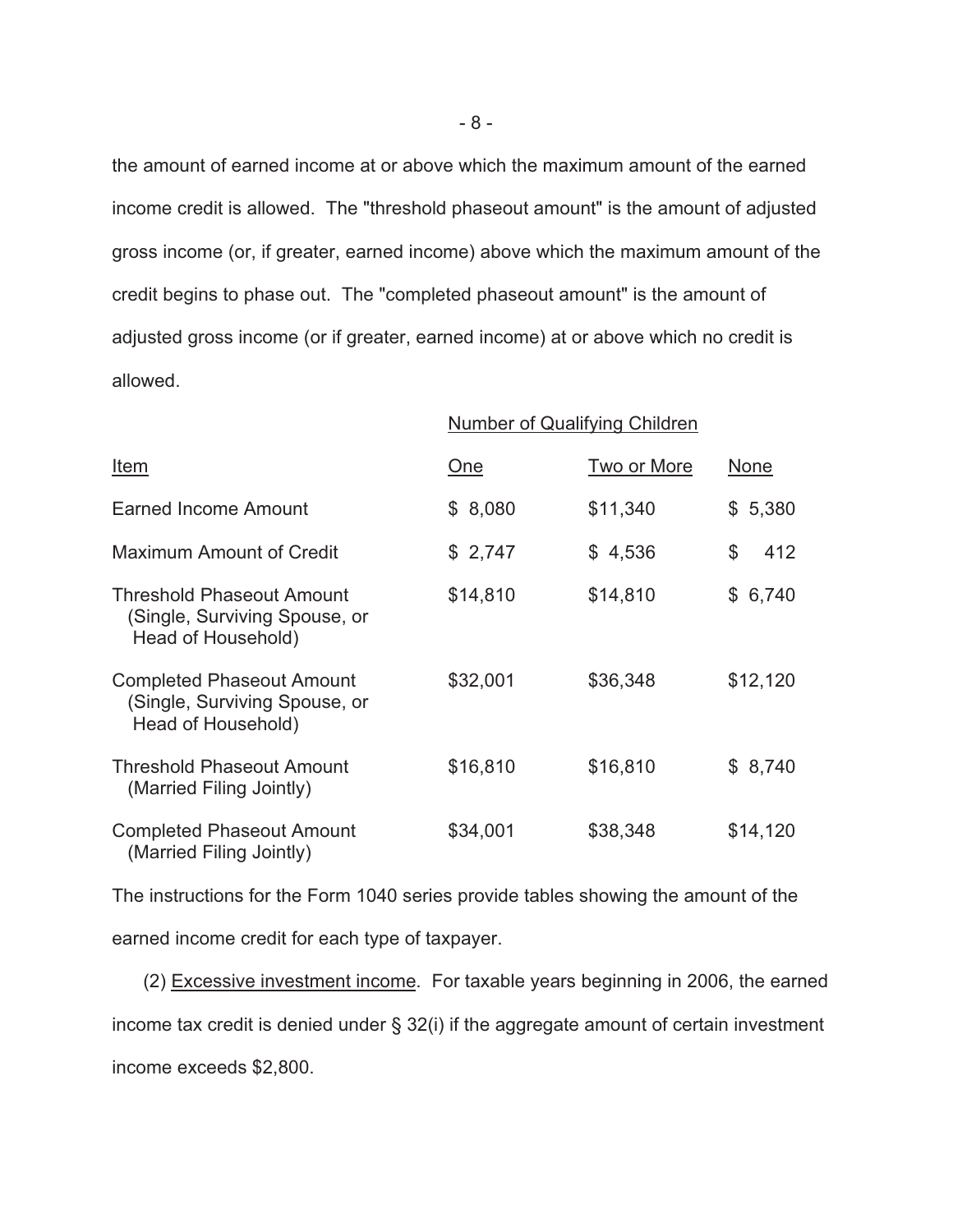.07 Low-Income Housing Credit. For calendar year 2006, the amounts used under § 42(h)(3)(C)(ii) to calculate the State housing credit ceiling for the low-income housing credit is the greater of (i) \$1.90 multiplied by the State population, or (ii) \$2,190,000.

 .08 Alternative Minimum Tax Exemption for a Child Subject to the "Kiddie Tax." For taxable years beginning in 2006, for a child to whom the § 1(g) "kiddie tax" applies, the exemption amount under §§ 55 and 59(j) for purposes of the alternative minimum tax under § 55 may not exceed the sum of (i) such child's earned income for the taxable year, plus (ii) \$6,050.

 .09 Transportation Mainline Pipeline Construction Industry Optional Expense Substantiation Rules for Payments to Employees under Accountable Plans. For calendar year 2006, an eligible employer may pay certain welders and heavy equipment mechanics an amount of up to \$14 per hour for rig-related expenses that is deemed substantiated under an accountable plan when paid in accordance with Rev. Proc. 2002-41, 2002-1 C.B. 1098. If the employer provides fuel or otherwise reimburses fuel expenses, up to \$8 per hour is deemed substantiated when paid under Rev. Proc. 2002-41.

### .10 Standard Deduction.

 (1) In general. For taxable years beginning in 2006, the standard deduction amounts under § 63(c)(2) are as follows:

| <b>Filing Status</b>                                                          | <b>Standard Deduction</b> |  |
|-------------------------------------------------------------------------------|---------------------------|--|
| Married Individuals Filing Joint Returns<br>and Surviving Spouses $(\S 1(a))$ | \$10,300                  |  |
| Heads of Households $(\S 1(b))$                                               | \$7,550                   |  |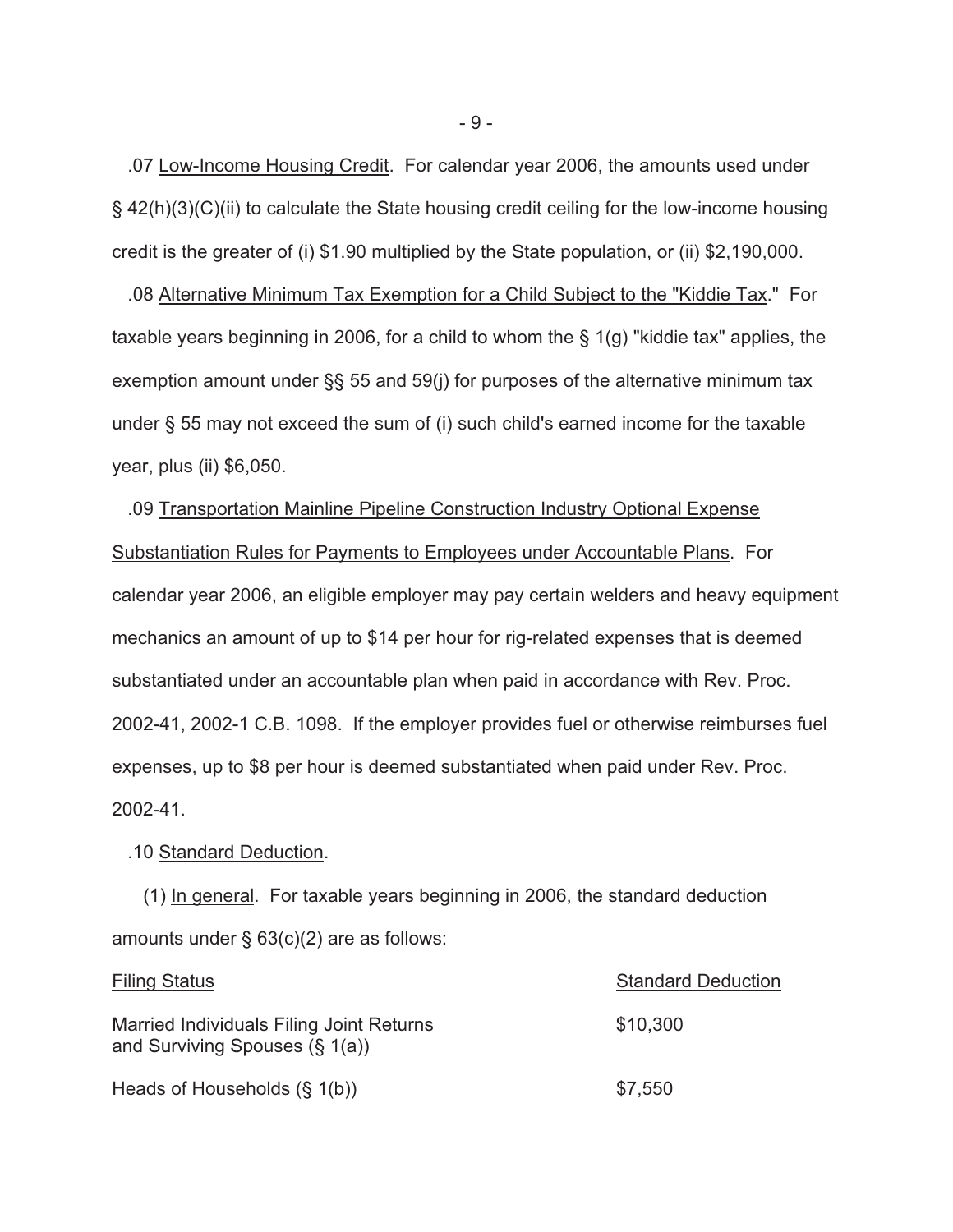| Unmarried Individuals (other than Surviving Spouses<br>and Heads of Households) $(\S 1(c))$ | \$5.150 |
|---------------------------------------------------------------------------------------------|---------|
| <b>Married Individuals Filing Separate</b><br>Returns $(\S 1(d))$                           | \$5.150 |

 (2) Dependent. For taxable years beginning in 2006, the standard deduction amount under § 63(c)(5) for an individual who may be claimed as a dependent by another taxpayer may not exceed the greater of (i) \$850, or (ii) the sum of \$300 and the individual's earned income.

 (3) Aged and blind. For taxable years beginning in 2006, the additional standard deduction amounts under § 63(f) for the aged and for the blind are \$1,000 for each. These amounts are increased to \$1,250 if the individual is also unmarried and not a surviving spouse.

 .11 Overall Limitation on Itemized Deductions. For taxable years beginning in 2006, the "applicable amount" of adjusted gross income under § 68(b), above which the amount of otherwise allowable itemized deductions is reduced under § 68, is \$150,500 (or \$75,250 for a separate return filed by a married individual).

 .12 Qualified Transportation Fringe. For taxable years beginning in 2006, the monthly limitation under § 132(f)(2)(A) (regarding the aggregate fringe benefit exclusion amount for transportation in a commuter highway vehicle and any transit pass) is \$105. The monthly limitation under § 132(f)(2)(B) (regarding the fringe benefit exclusion amount for qualified parking) is \$205.

 .13 Income from United States Savings Bonds for Taxpayers Who Pay Qualified Higher Education Expenses. For taxable years beginning in 2006, the exclusion under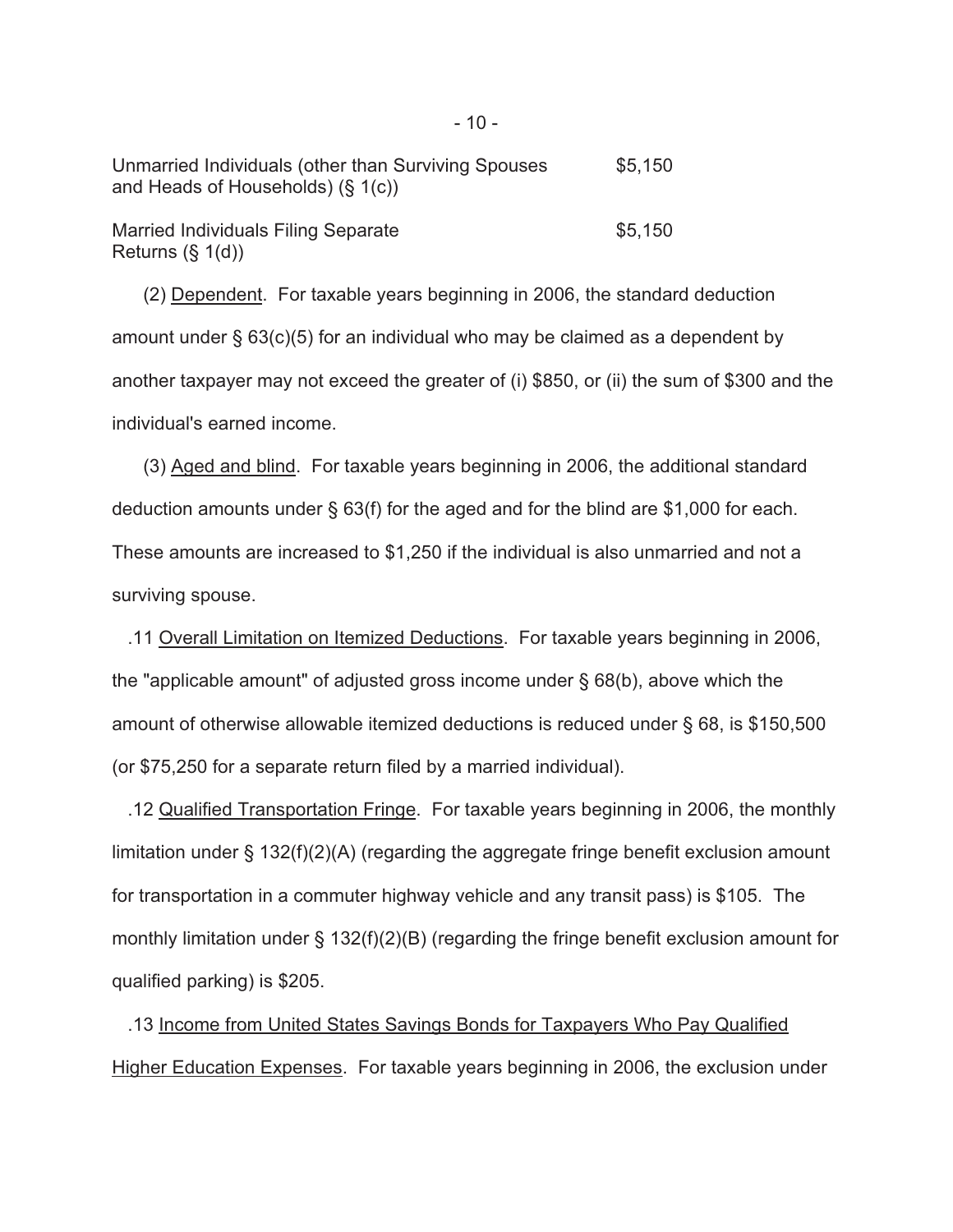§ 135 (regarding income from United States savings bonds for taxpayers who pay qualified higher education expenses) begins to phase out for modified adjusted gross income above \$94,700 for joint returns and \$63,100 for other returns. This exclusion completely phases out for modified adjusted gross income of \$124,700 or more for joint returns and \$78,100 or more for other returns.

 .14 Adoption Assistance Programs. For taxable years beginning in 2006, under § 137(a)(2) the maximum amount that can be excluded from an employee's gross income in connection with the adoption by the employee of a child with special needs is \$10,960. For taxable years beginning in 2006, under § 137(b)(1) the maximum amount that can be excluded from an employee's gross income for the amounts paid or expenses incurred by the employer for qualified adoption expenses furnished pursuant to an adoption assistance program in connection with other adoptions by the employee is \$10,960. The amount excludable from an employee's gross income begins to phase out under § 137(b)(2)(A) for taxpayers with modified adjusted gross income in excess of \$164,410 and is completely phased out for taxpayers with modified adjusted gross income of \$204,410. (See section 3.03 of this revenue procedure for the adjusted items relating to the adoption credit.)

 .15 Private Activity Bonds Volume Cap. For calendar year 2006, the amounts used under § 146(d)(1) to calculate the State ceiling for the volume cap for private activity bonds is the greater of (i) \$80 multiplied by the State population, or (ii) \$246,610,000.

 .16 Safe Harbor Rules for Broker Commissions on Guaranteed Investment Contracts or Investments Purchased for a Yield Restricted Defeasance Escrow. For calendar

- 11 -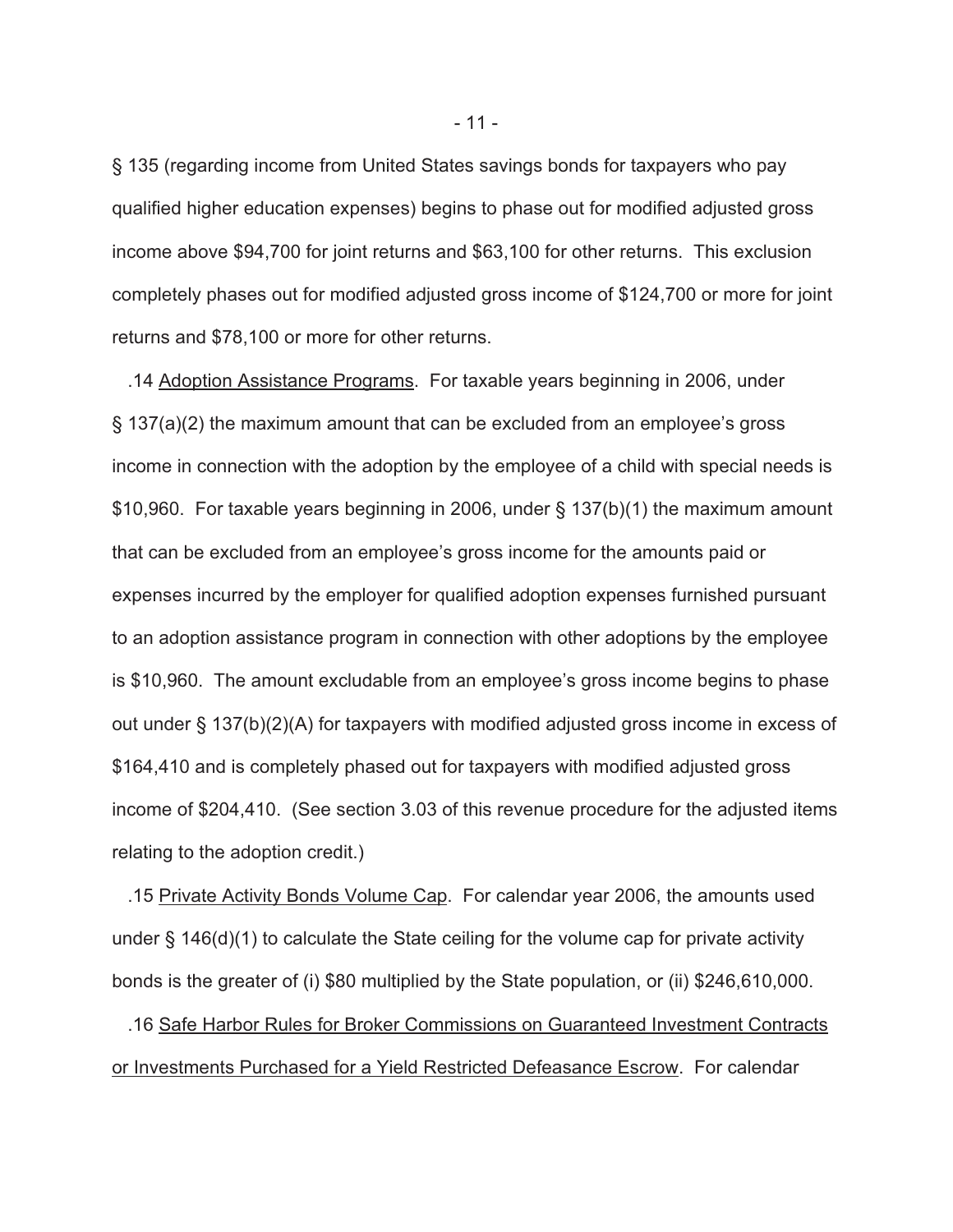year 2006, under § 1.148-5(e)(2)(iii)(B)(*1*), a broker's commission or similar fee with respect to the acquisition of a guaranteed investment contract or investments purchased for a yield restricted defeasance escrow is reasonable to the extent that (i) the amount of the fee that the issuer treats as a qualified administrative cost does not exceed the lesser of (A) \$32,000, or (B) 0.2 percent of the computational base (as defined in § 1.148-5(e)(2)(iii)(B)(*2*)) or, if more, \$3,000; and (ii) the issuer does not treat more than \$90,000 in brokers' commissions or similar fees as qualified administrative costs with respect to all guaranteed investment contracts and investments for yield restricted defeasance escrows purchased with gross proceeds of the issue.

.17 Personal Exemption.

 (1) Exemption amount. For taxable years beginning in 2006, the personal exemption amount under § 151(d) is \$3,300.

 (2) Phase out. For taxable years beginning in 2006, the personal exemption amount begins to phase out at, and is completely phased out after, the following adjusted gross income amounts:

| <b>Filing Status</b>                                                                     | AGI - Beginning<br>of Phaseout | AGI - Exemption<br><b>Fully Phased Out</b> |
|------------------------------------------------------------------------------------------|--------------------------------|--------------------------------------------|
| Married Individuals Filing Joint Returns and<br>Surviving Spouses (§ 1(a))               | \$225,750                      | \$348,250                                  |
| Heads of Households $(\S 1(b))$                                                          | \$188,150                      | \$310,650                                  |
| Unmarried Individuals (other than Surviving<br>Spouses and Heads of Households) (§ 1(c)) | \$150,500                      | \$273,000                                  |
| <b>Married Individuals Filing Separate</b><br>Returns $(\S 1(d))$                        | \$112,875                      | \$174,125                                  |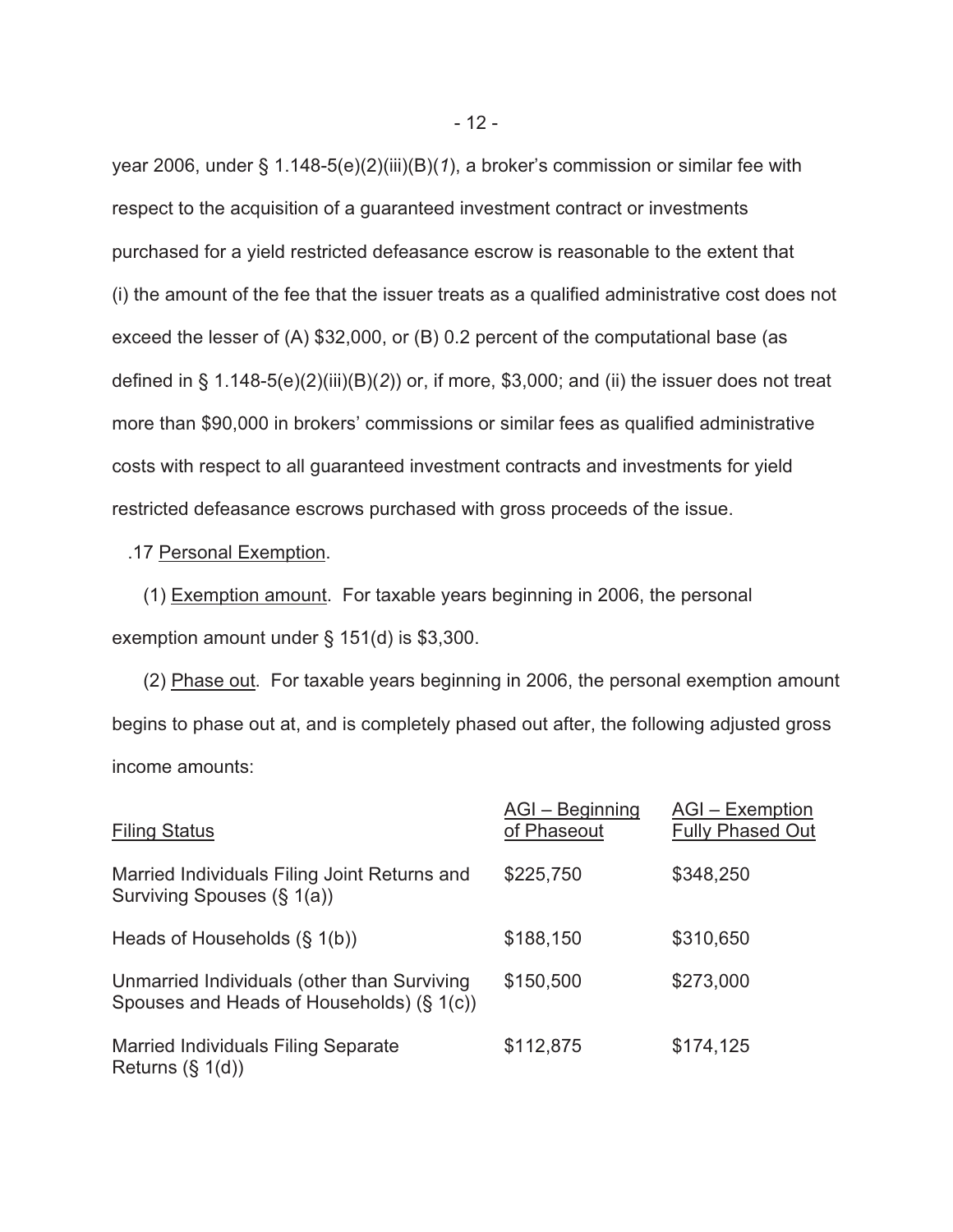.18 Election to Expense Certain Depreciable Assets. For taxable years beginning in 2006, under § 179(b)(1) the aggregate cost of any § 179 property a taxpayer may elect to treat as an expense shall not exceed \$108,000. Under § 179(b)(2) the \$108,000 limitation shall be reduced (but not below zero) by the amount by which the cost of § 179 property placed in service during the 2006 taxable year exceeds \$430,000.

 .19 Eligible Long-Term Care Premiums. For taxable years beginning in 2006, the limitations under § 213(d)(10) (regarding eligible long-term care premiums includible in the term "medical care") are as follows:

| Attained Age Before the Close of the Taxable Year | <b>Limitation on Premiums</b> |
|---------------------------------------------------|-------------------------------|
| 40 or less                                        | \$280                         |
| More than 40 but not more than 50                 | \$ 530                        |
| More than 50 but not more than 60                 | \$1,060                       |
| More than 60 but not more than 70                 | \$2,830                       |
| More than 70                                      | \$3,530                       |

## .20 Medical Savings Accounts.

 (1) Self-only coverage. For taxable years beginning in 2006, the term "high deductible health plan" as defined in § 220(c)(2)(A) means, for self-only coverage, a health plan that has an annual deductible that is not less than \$1,800 and not more than \$2,700, and under which the annual out-of-pocket expenses required to be paid (other than for premiums) for covered benefits does not exceed \$3,650.

 (2) Family coverage. For taxable years beginning in 2006, the term "high deductible health plan" means, for family coverage, a health plan that has an annual deductible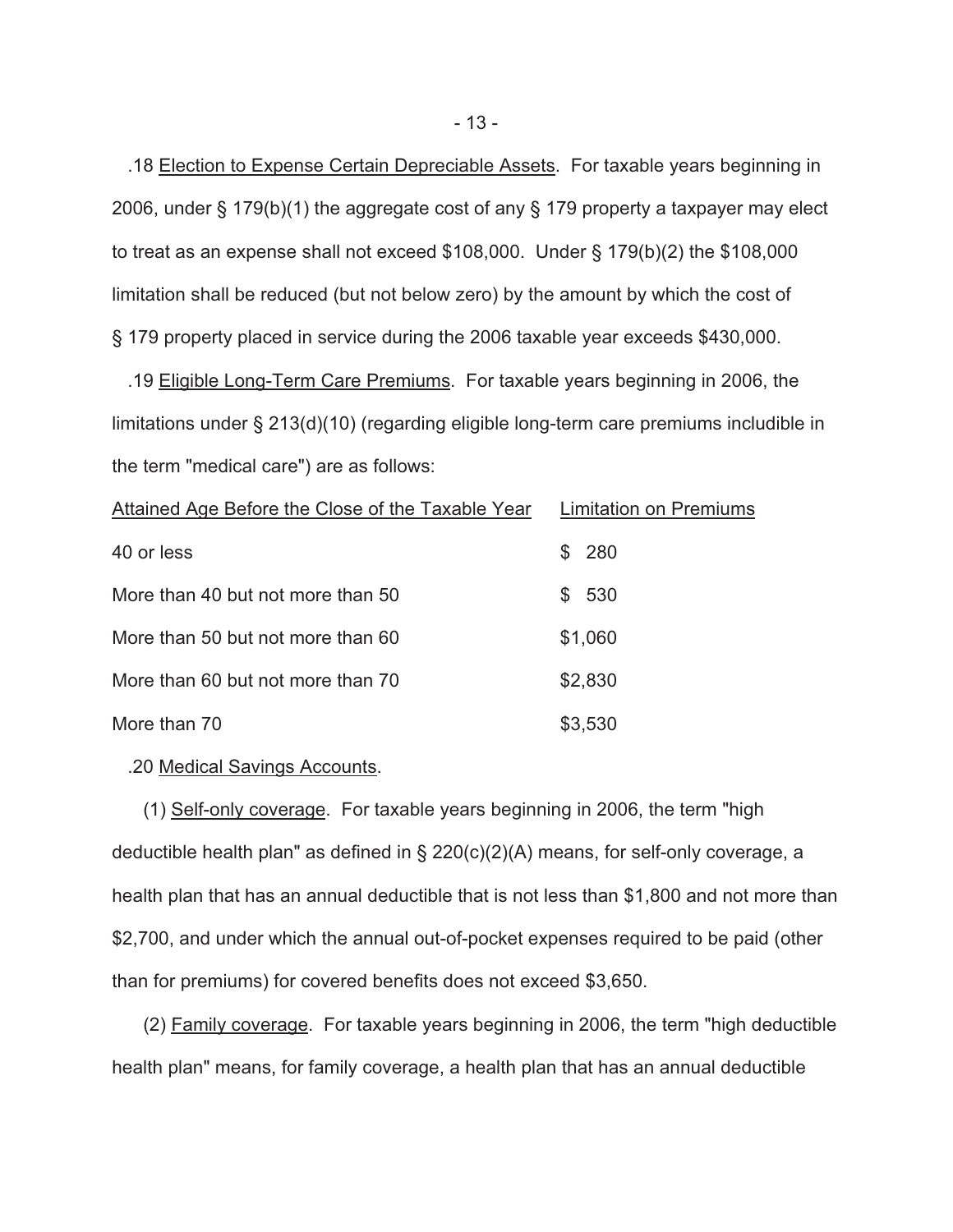that is not less than \$3,650 and not more than \$5,450, and under which the annual outof-pocket expenses required to be paid (other than for premiums) for covered benefits does not exceed \$6,650.

 .21 Interest on Education Loans. For taxable years beginning in 2006, the \$2,500 maximum deduction for interest paid on qualified education loans under § 221 is reduced under § 221(b)(2)(B) when modified adjusted gross income exceeds \$50,000 (\$105,000 for joint returns), and is completely eliminated when modified adjusted gross income is \$65,000 (\$135,000 for joint returns).

#### .22 Health Savings Accounts.

 (1) Monthly contribution limitation. For calendar year 2006, the monthly limitation on deductions under § 223(b)(2)(A) for an individual with self-only coverage under a high deductible plan as of the first day of such month is 1/12 of the lesser of (i) the annual deductible, or (ii) \$2,700. For calendar year 2006, the monthly limitation on deductions under § 223(b)(2)(B) for an individual with family coverage under a high deductible plan as of the first day of such month is 1/12 of the lesser of (i) the annual deductible, or (ii) \$5,450.

 (2) High deductible health plan. For calendar year 2006, a high deductible health plan is defined under  $\S 223(c)(2)(A)$  as a health plan with an annual deductible that is not less than \$1,050 for self-only coverage or \$2,100 for family coverage, and the annual out-of pocket expenses (deductibles, co-payments, and other amounts, but not premiums) do not exceed \$5,250 for self-only coverage or \$10,500 for family coverage.

.23 Treatment of Dues Paid to Agricultural or Horticultural Organizations. For taxable

- 14 -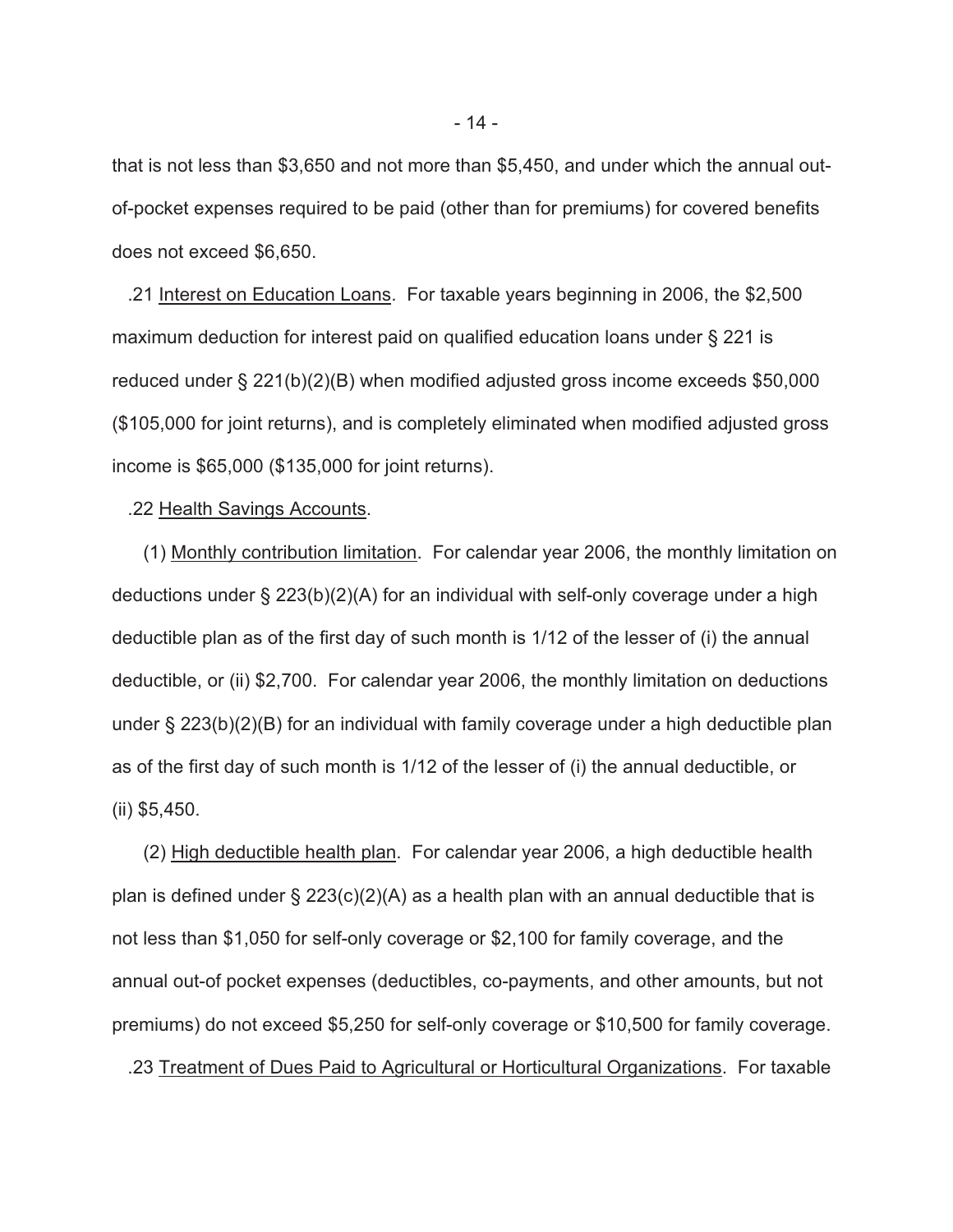years beginning in 2006, the limitation under § 512(d)(1) (regarding the exemption of annual dues required to be paid by a member to an agricultural or horticultural organization) is \$131.

 .24 Insubstantial Benefit Limitations for Contributions Associated with Charitable Fund-Raising Campaigns.

 (1) Low cost article. For taxable years beginning in 2006, the unrelated business income of certain exempt organizations under § 513(h)(2) does not include a "low cost article" of \$8.60 or less.

 (2) Other insubstantial benefits. For taxable years beginning in 2006, the \$5, \$25, and \$50 guidelines in section 3 of Rev. Proc. 90-12, 1990-1 C.B. 471 (as amplified and modified), for disregarding the value of insubstantial benefits received by a donor in return for a fully deductible charitable contribution under § 170, are \$8.60, \$43, and \$86, respectively.

 .25 Funeral Trusts. For a contract entered into during calendar year 2006 for a "qualified funeral trust," as defined in § 685, the trust may not accept aggregate contributions by or for the benefit of an individual in excess of \$8,500.

 .26 Expatriation to Avoid Tax. For calendar year 2006, an individual with "average annual net income tax" of more than \$131,000 for the 5 taxable years ending before the date of the loss of United States citizenship under § 877(a)(2)(A) is subject to tax under  $§ 877(b).$ 

 .27 Valuation of Qualified Real Property in Decedent's Gross Estate. For an estate of a decedent dying in calendar year 2006, if the executor elects to use the special use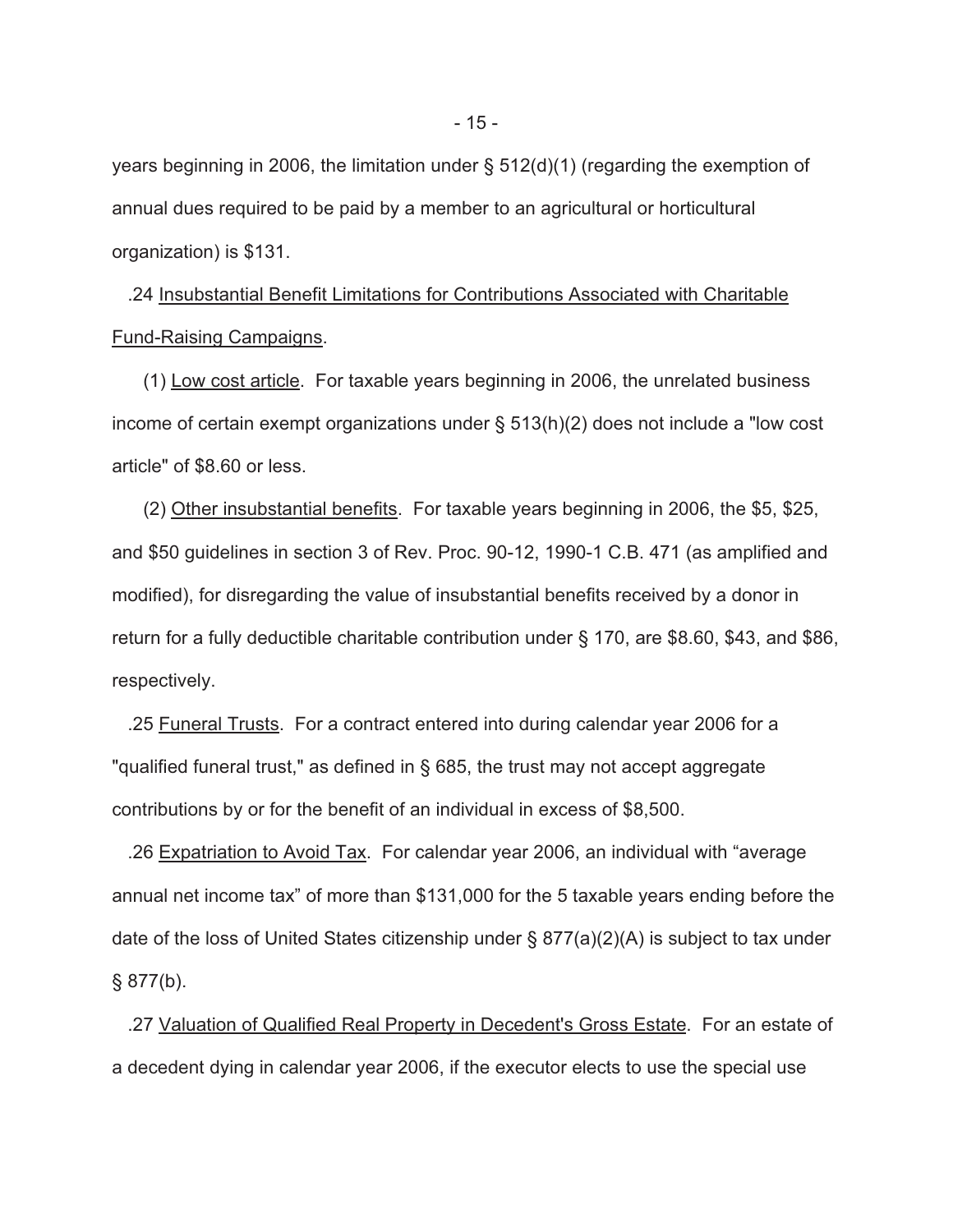valuation method under § 2032A for qualified real property, the aggregate decrease in the value of qualified real property resulting from electing to use § 2032A that is taken into account for purposes of the estate tax may not exceed \$900,000.

#### .28 Annual Exclusion for Gifts.

 (1) For calendar year 2006, the first \$12,000 of gifts to any person (other than gifts of future interests in property) are not included in the total amount of taxable gifts under § 2503 made during that year.

 (2) For calendar year 2006, the first \$120,000 of gifts to a spouse who is not a citizen of the United States (other than gifts of future interests in property) are not included in the total amount of taxable gifts under §§ 2503 and 2523(i)(2) made during that year.

 .29 Tax on Arrow Shafts. For calendar year 2006, the tax imposed under § 4161(b)(2)(A) on the first sale by the manufacturer, producer, or importer of any shaft of a type used in the manufacture of certain arrows is \$0.40 per shaft.

 .30 Passenger Air Transportation Excise Tax. For calendar year 2006, the tax under § 4261(b) on the amount paid for each domestic segment of taxable transportation by air is \$3.30. For calendar year 2006, the tax under § 4261(c) on any amount paid (whether within or without the United States) for any transportation of any person by air, if such transportation begins or ends in the United States, generally is \$14.50. However, for a domestic segment beginning or ending in Alaska or Hawaii as described in § 4261(c)(3), the tax only applies to departures and is at the rate of \$7.30.

#### .31 Reporting Exception for Certain Exempt Organizations with Nondeductible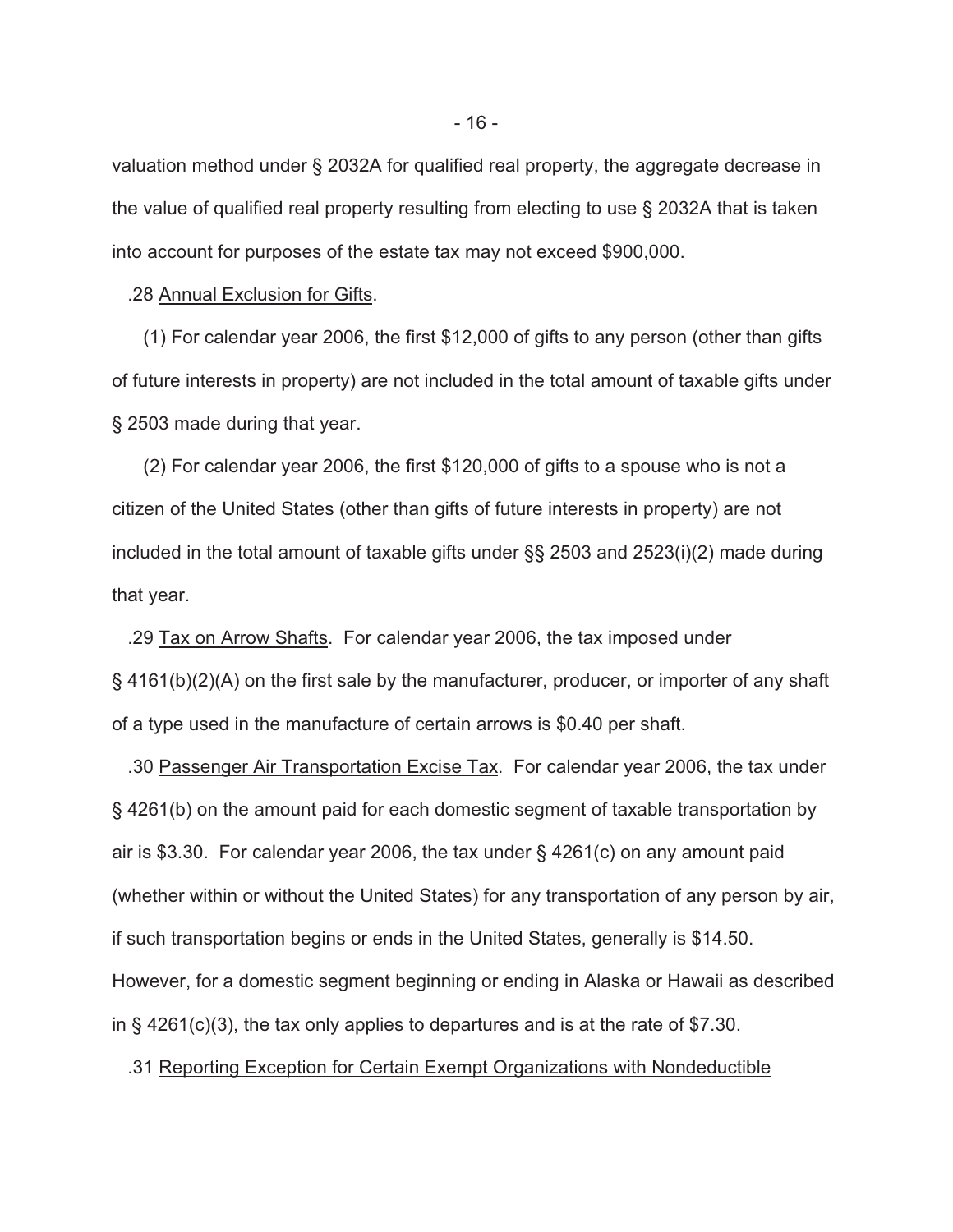Lobbying Expenditures. For taxable years beginning in 2006, the annual per person, family, or entity dues limitation to qualify for the reporting exception under  $\S$  6033(e)(3) (and section 5.05 of Rev. Proc. 98-19, 1998-1 C.B. 547*),* regarding certain exempt organizations with nondeductible lobbying expenditures, is \$91 or less.

 .32 Notice of Large Gifts Received from Foreign Persons. For taxable years beginning in 2006, recipients of gifts from certain foreign persons may be required to report these gifts under § 6039F if the aggregate value of gifts received in a taxable year exceeds \$12,760.

 .33 Persons Against Which a Federal Tax Lien Is Not Valid. For calendar year 2006, a federal tax lien is not valid against (i) certain purchasers under § 6323(b)(4) who purchased personal property in a casual sale for less than \$1,240, or (ii) a mechanic's lienor under § 6323(b)(7) that repaired or improved certain residential property if the contract price with the owner is not more than \$6,210.

 .34 Property Exempt from Levy. For calendar year 2006, the value of property exempt from levy under § 6334(a)(2) (fuel, provisions, furniture, and other household personal effects, as well as arms for personal use, livestock, and poultry) may not exceed \$7,430. The value of property exempt from levy under § 6334(a)(3) (books and tools necessary for the trade, business, or profession of the taxpayer) may not exceed \$3,710.

 .35 Interest on a Certain Portion of the Estate Tax Payable in Installments. For an estate of a decedent dying in calendar year 2006, the dollar amount used to determine the "2-percent portion" (for purposes of calculating interest under § 6601(j)) of the estate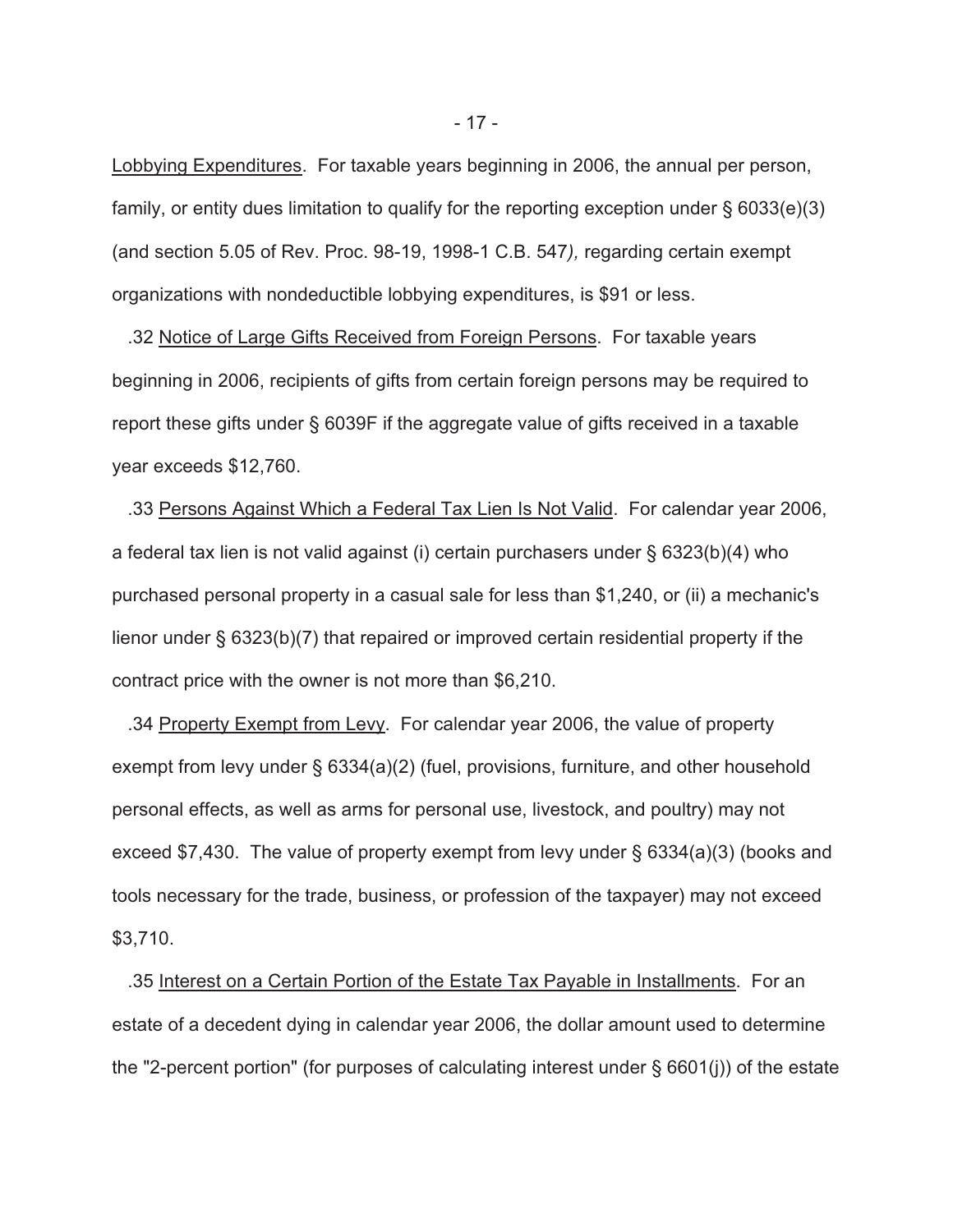tax extended as provided in § 6166 is \$1,200,000.

 .36 Attorney Fee Awards. For fees incurred in calendar year 2006, the attorney fee award limitation under § 7430(c)(1)(B)(iii) is \$160 per hour.

 .37 Periodic Payments Received under Qualified Long-Term Care Insurance Contracts or under Certain Life Insurance Contracts. For calendar year 2006, the stated dollar amount of the per diem limitation under § 7702B(d)(4) (regarding periodic payments received under a qualified long-term care insurance contract or periodic payments received under a life insurance contract that are treated as paid by reason of the death of a chronically ill individual) is \$250.

### SECTION 4. EFFECTIVE DATE

 .01 General Rule. Except as provided in section 4.02, this revenue procedure applies to taxable years beginning in 2006.

 .02 Calendar Year Rule. This revenue procedure applies to transactions or events occurring in calendar year 2006 for purposes of sections 3.07 (low-income housing credit), 3.09 (pipeline construction industry optional expense substantiation rules), 3.15 (private activity bond volume cap), 3.16 (safe harbor rules for broker commissions on guaranteed investment contracts or investments purchased for a yield restricted defeasance escrow), 3.22 (health savings accounts), 3.25 (funeral trusts), 3.26 (expatriation to avoid tax), 3.27 (valuation of qualified real property in decedent's gross estate), 3.28 (annual exclusion for gifts), 3.29 (tax on arrow shafts), 3.30 (passenger air transportation excise tax), 3.33 (persons against which a federal tax lien is not valid), 3.34 (property exempt from levy), 3.35 (interest on a certain portion of the estate tax

- 18 -